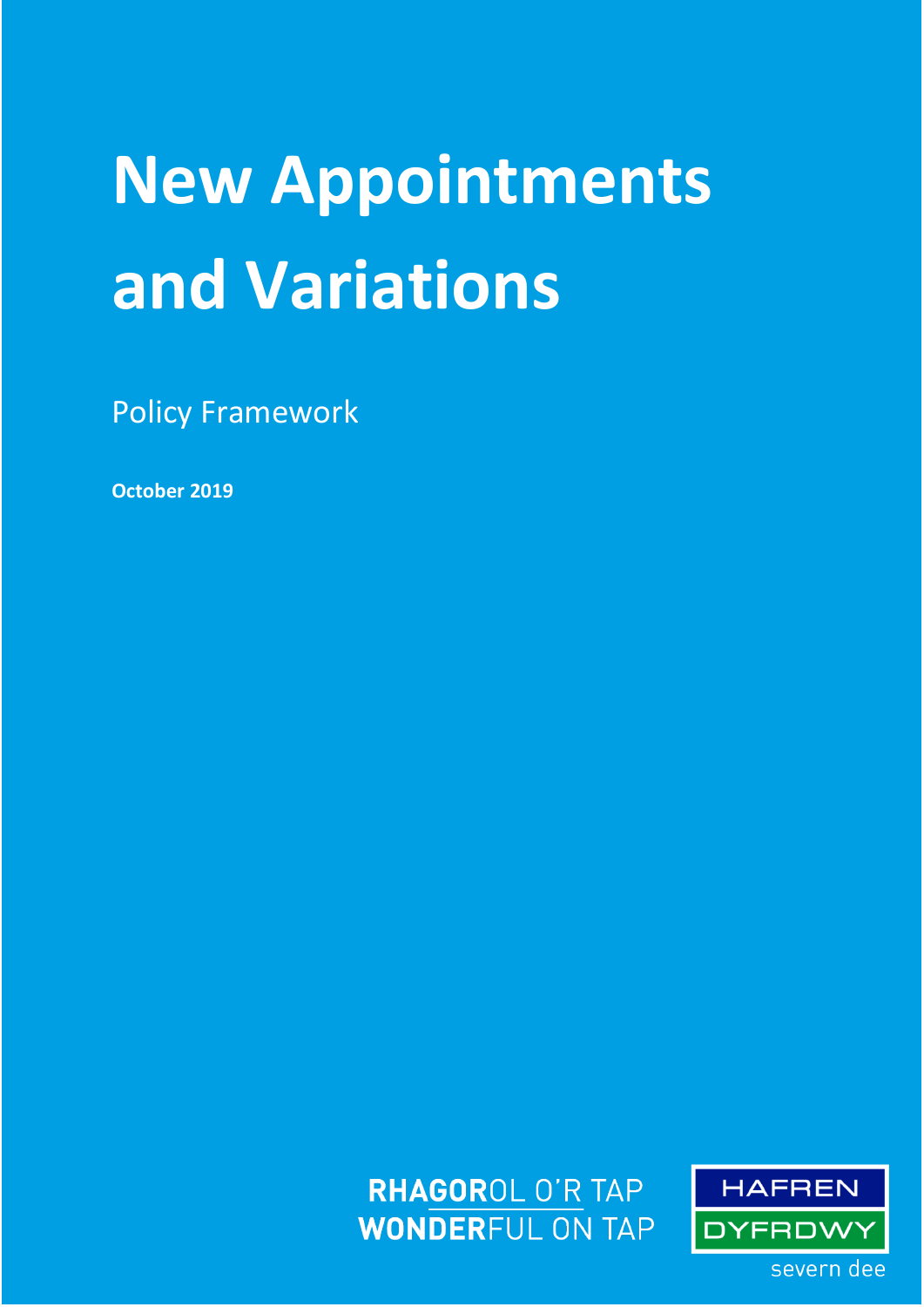# **NAV Policy Framework**

#### **Introduction**

The New Appointments and Variations (NAV) scheme was introduced under the Water Industry Act 1991 which allows new organisations to enter into the wholesale water and sewerage sector. New entrant companies that use the NAV regime to compete with incumbent companies for the supply of wholesale water and sewerage services are known as NAVs. NAV organisations may make applications to incumbent license holders for either a bulk supply of water from an existing water network, or an agreement to discharge bulk waste water to an incumbent's waste network. NAVs are also able to operate as a self-contained water company in their area for water, waste or combined services.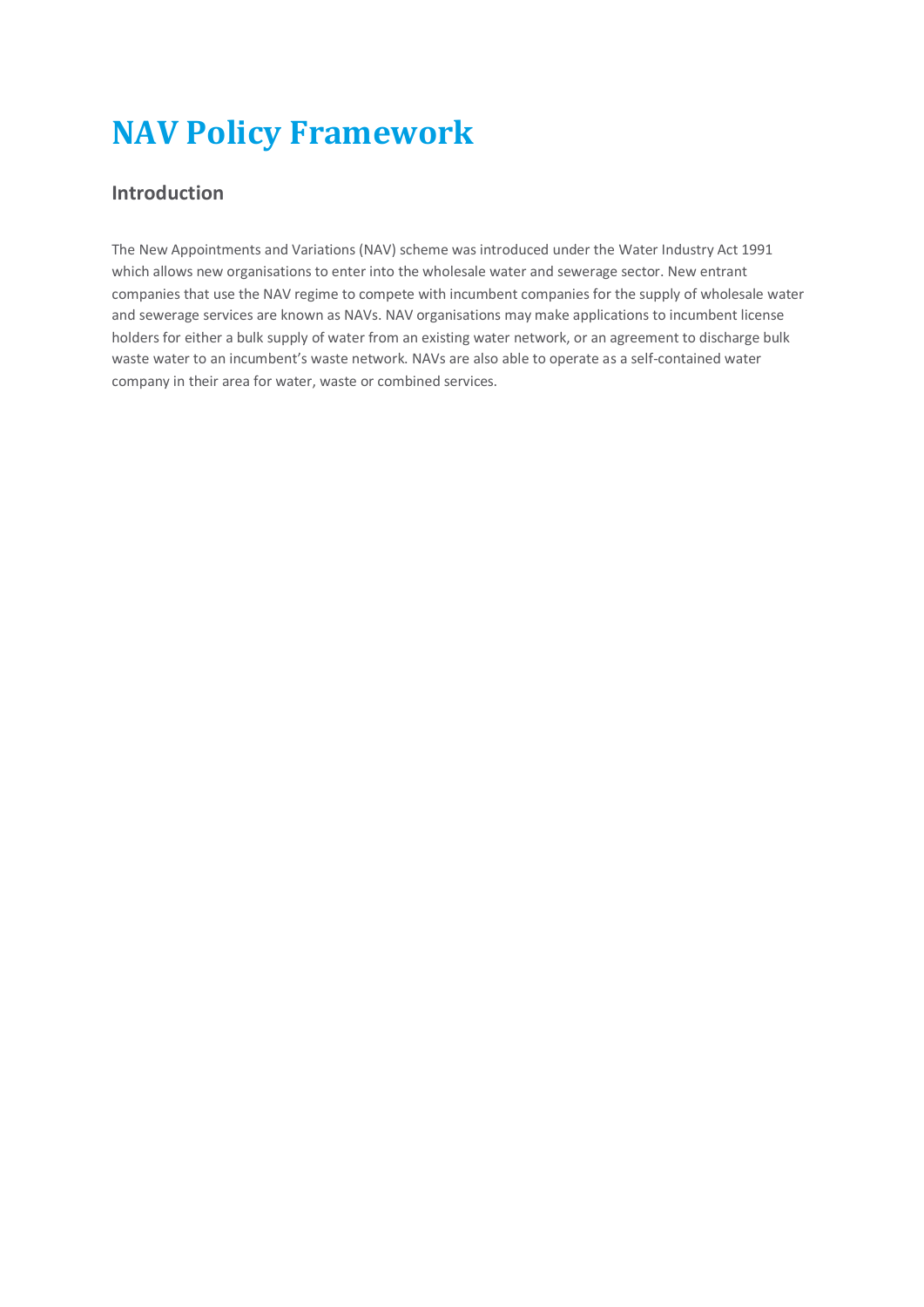**General Process for NAV applications**



**Ongoing Billing and contract maintenance**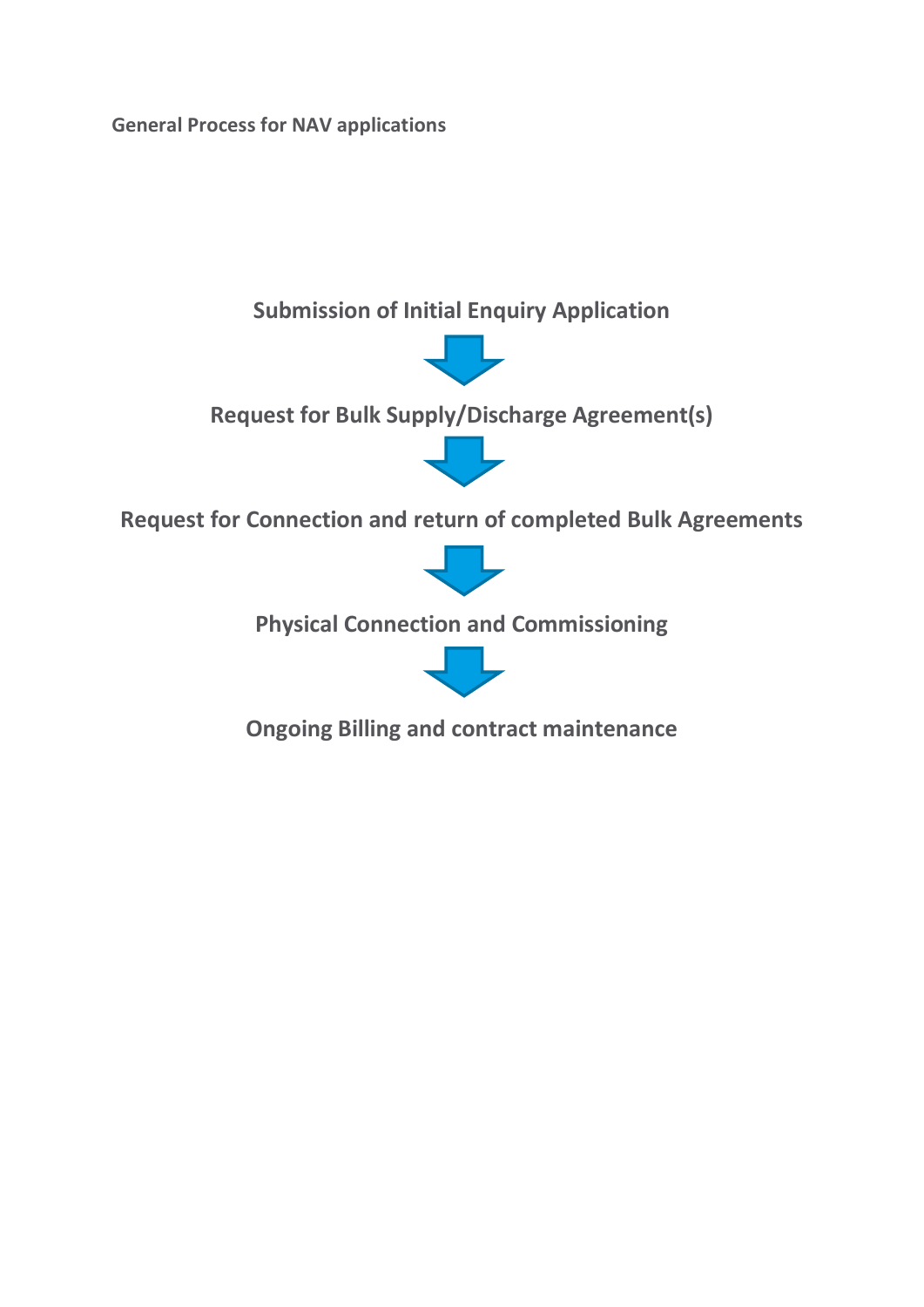## **Submission of Initial Enquiry Applications**

New NAV enquiries should be submitted by completing the online form available on our website: [NAV](https://www.stwater.co.uk/building-and-developing/regulations-and-forms/application-forms-and-guidance/new-appointments-and-variation-application/)  [Application Form](https://www.stwater.co.uk/building-and-developing/regulations-and-forms/application-forms-and-guidance/new-appointments-and-variation-application/) this will enable the most efficient processing of the enquiry. The current Service Level Agreement (SLA) for response to an Initial Enquiry is 21 days, within which a 5 business day window at the beginning of the process is allowed to determine the completeness or otherwise of the form submitted and acknowledge receipt. The form must be completed with all of the required information to avoid delays. Enquiries submitted in this way will be treated as initial enquiries only, unless we have previously agreed to treat applications differently in advance of the submission. When completing the form, two methods of payment are offered, either via credit/debit card immediately while completing the form, or via bank transfer using the provided payment reference. If payment is not received for the application, this may delay the response to the initial enquiry being provided to the NAV until payment is received. In the case of a company having a poor payment history with us, we may require payment in advance before we start work on applications.

We will issue an Initial NAV Enquiry Response Letter, which will include:

- A site plan, showing the location of any Hafren Dyfrdwy assets within the site area
- The served or unserved status of any properties we are aware of within the site boundary
- The suggested connection point to the Hafren Dyfrdwy and/or Waste Network including the pipe diameter at the suggested point of connection
- The Maximum and Minimum water pressure at the point of connection for Water applications, given the demand from the NAV area which was detailed in the Initial Enquiry Application form
- A plan showing the pipework which will be required to provide water to the point of connection requested along with a budgetary estimate of the cost of this work

### **Request for Bulk Supply/Discharge Agreement(s)**

Where a request for a bulk agreement for either Water or Waste Services is made, we will acknowledge receipt of the request within 5 business days and confirm completeness of the information required. Where an Initial Enquiry Response Letter has been issued previously, We will provide a copy of our standard bulk agreement, with the sites details appended, within 28 days for sites of less than 500 properties and within 42 days for sites of 500 or greater properties. Along with this Agreement a New Connection Form will be sent for new Water Connections, this will include a request for payment of the fee for providing the full connection design service. When confirmation is received from the NAV Company accepting the Bulk Service Agreement, a copy signed by us will be issued within 28 days, this should be signed by the NAV Company and returned. When the bulk Agreement is returned to us, signed by both parties we will acknowledge receipt within 5 days and request payment of the bulk connection charges associated with the agreement.